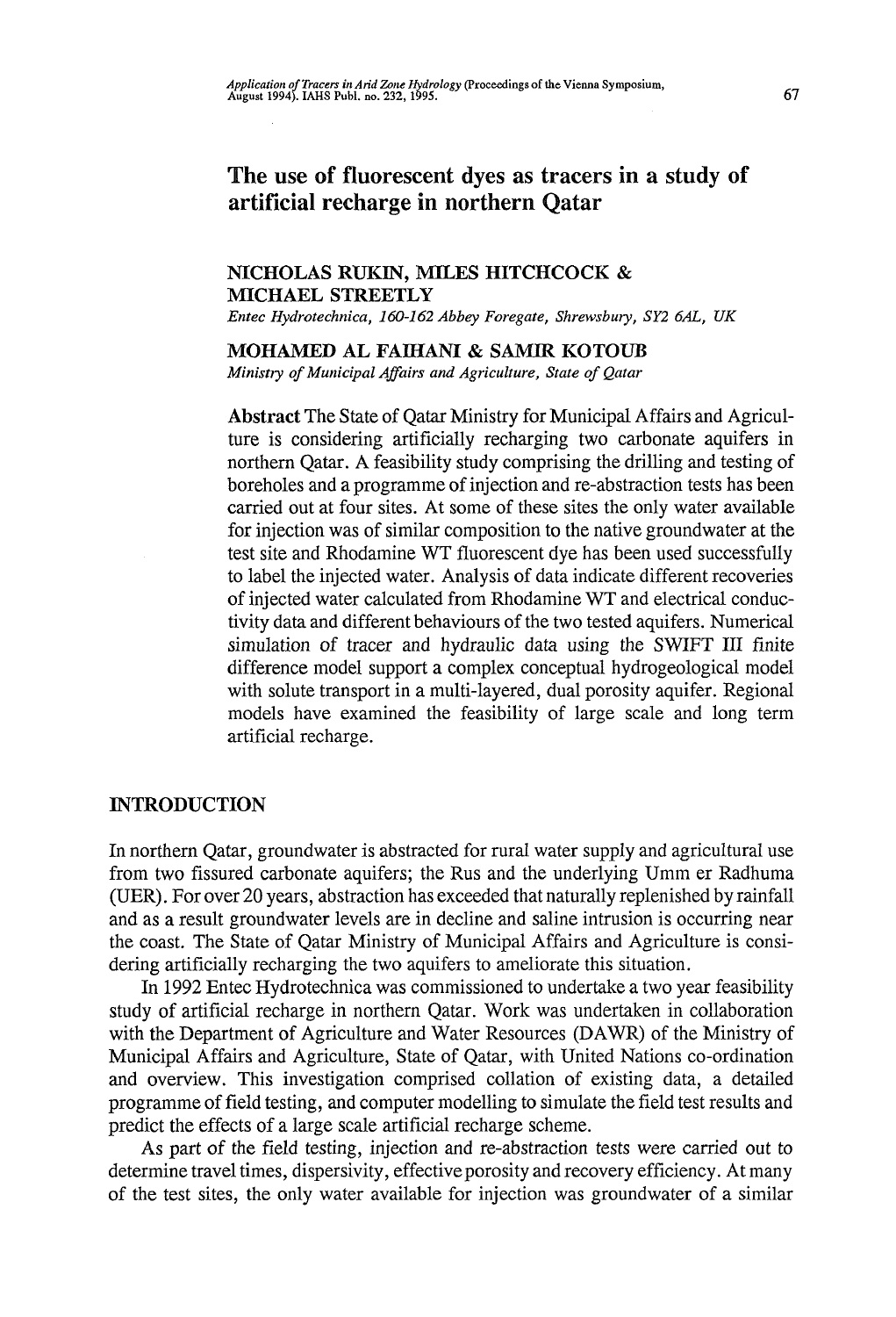composition to that at the test site. In order to differentiate the injected and native groundwater on re-abstraction an artificial tracer was required to label the injected water. This paper discusses the selection and use of Rhodamine WT fluorescent dye as a tracer in this study.

# **SELECTION OF TRACER**

A number of criteria were required for the tracer used in the tests.

Firstly, as the tracer was injected into a potable water resource, it had to be safe to use in concentrations high enough for accurate measurement. At low concentrations, Rhodamine WT is approved for use in potable water by the US Environmental Protection Agency and by the National Rivers Authority of England and Wales. However, there has been some suggestion that Rhodamine WT may react to produce diethylnitrosamine, a known carcinogen, in waters with high nitrite contents (Abidi, 1982) and may have undesirable by-products if injected into chlorinated water supplies (Aldous *et al.,*  1987). Neither high nitrite nor free chlorine were likely to be present in the groundwaters of northern Qatar.

Secondly, tracer/aquifer interaction such as adsorption had to be negligible. A major problem in the use of fluorescent dyes as groundwater tracers is the adsorption of the tracer onto the host rock or soil. In the past, laboratory and field tests have shown that Rhodamine WT is less susceptible to adsorption than many of the other commonly used dyes (Smart & Laidlaw 1977). However, more recent laboratory tests using granular and powdered materials such as soils have suggested that Rhodamine WT may be significantly adsorbed (Trudgill, 1987; Sabatini & Austin, 1991). Tracer adsorption increases with the ratio of rock surface area to water volume ratio and this ratio is high in soils, but small in highly fractured and fissured aquifer systems such as the Rus and UER aquifers. It was therefore considered that adsorption of Rhodamine WT would be negligible.

Thirdly, given proposed injection rates of up to 2500  $\mathrm{m}^3$  day<sup>-1</sup> for 14 days, the tracer had to be accurately quantifiable at very low concentrations and background concentrations had to be low to permit only small and cost effective quantities to be dosed to the injected water. Background fluorescence for Rhodamine WT is less than  $0.2 \mu g l^{-1}$  and the detection limit is below 0.1  $\mu$ g l<sup>-1</sup>. Rhodamine WT costs about £30 sterling per kg and dosing at 50  $\mu$ g l<sup>-1</sup> would only cost about £1.50 per 1000 m<sup>3</sup> of injected water.

Finally, continuous and cost effective monitoring of the tracer concentration was required during injection and re-abstraction and this was achieved using a fluorometer with a data logger facility.

# **TEST DETAILS**

Following construction of pumping wells and observation boreholes in the Rus and UER, each aquifer was tested by carrying out step discharge tests and seven day constant rate tests. During these tests borehole water levels and the water quality of the pumped discharge were monitored. Subsequent to these tests, a 14 day injection test, a 28 day re-abstraction test and a final step discharge test were carried out at each site. A break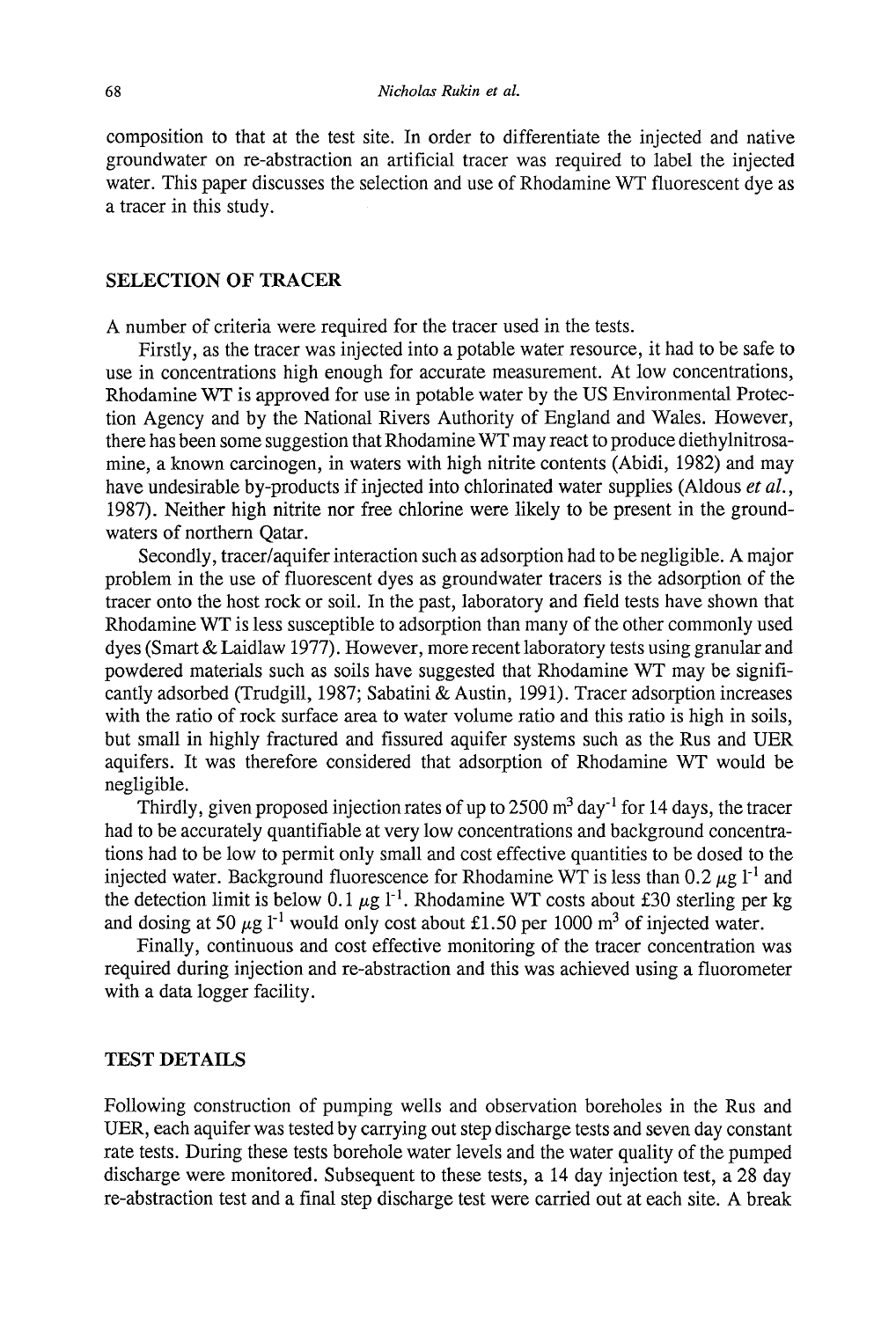of one day occurred between the injection and re-abstraction tests to permit installation of the submersible pump. The final step discharge test was carried out one day after the end of the re-abstraction test.

For the injection tests, the water to be injected was sourced from nearby well fields or purpose constructed supply wells and piped on site. Here, a steady dosing rate of Rhodamine WT concentrate was achieved using a LMI P155SM pump, although fluctuations in the flow rate of the supplied water led to small concentration variations in the injected water. Mixing of Rhodamine WT and the supplied water was aided by passage through a flow meter prior to injection at the well head.

For the re-abstraction and step discharge tests, water was pumped from the test borehole using a submersible pump and discharged over 800 m away from the test site. Flow rates were measured using a flow meter and a 90° V-notch weir.

Throughout the injection and re-abstraction tests, a bleed line was used to sample the water at the well head. Tracer concentrations were monitored every two seconds, then averaged and logged at 30 min intervals using the continuous flow cell facility of a Turner Designs 10-AU-005 Fluorometer fed by the bleed line. The automatic temperature compensation facility of the fluorometer was used to correct fluorescence for large diurnal fluctuations in temperature. Depth samples were collected from observation wells using a teflon 350 ml bailer during the injection and re-abstraction tests. These samples, together with samples of pumped discharge collected during the final step discharge test were analysed using the discrete sample facility of the fluorometer. Water quality was monitored using a Grant Instruments quality logger measuring temperature, pH, conductivity (EC), dissolved oxygen and turbidity at 30 min intervals.

### RESULTS

Two examples of tracer concentrations in the pumped water during injection, re-abstraction and the final step discharge test are shown in Fig. 1.

#### **Tracer recovery during re-abstraction tests**

Between tests, there were differences in the rates of injection and re-abstraction, in the dosed levels of Rhodamine WT and in the EC of the injected and native water. Native water is defined as all water present in the aquifer which has not been artificially injected. To permit a direct comparison of results from all sites the percentage of injected water in the re-abstracted water has been calculated based on Rhodamine WT concentrations or EC and compared to the volume of re-abstracted water as a percentage of the total volume injected. To calculate the percentage of injected water in the reabstracted water the following formulae have been employed:

% injected water = 
$$
\frac{T_R - T_N}{T_I - T_N} \times 100\%
$$

*T T N*<br>*h*e the abstracted, injected and native waters respectively. For Rhodamine WT, where background levels in the native groundwater were close to zero, this equation may be rewritten as: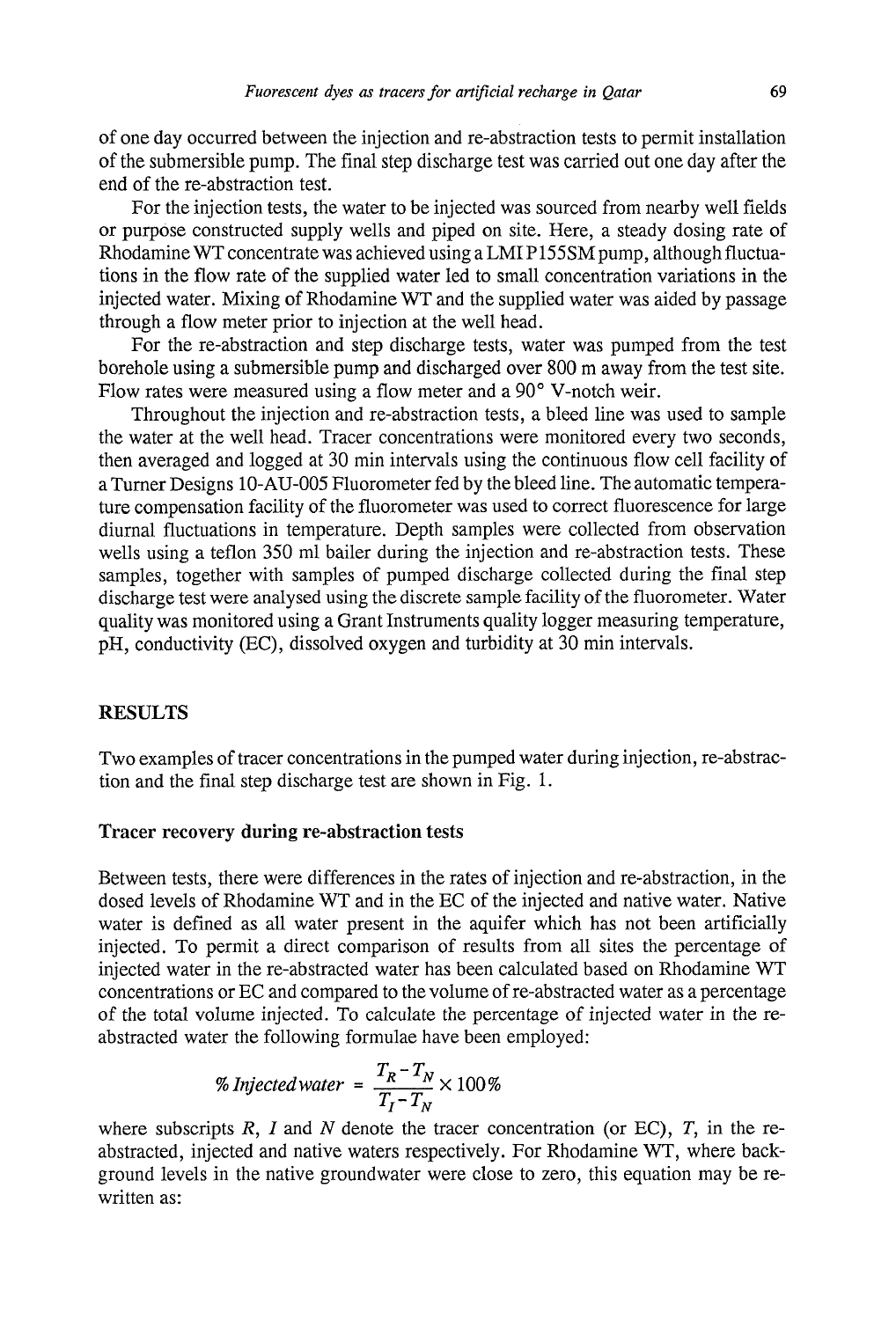

Fig. 1 Examples of Rhodamine WT concentrations during injection, re-abstraction and the final step discharge test. Injection and re-abstraction rates are noted.

% injected water = 
$$
\frac{T_R}{T_I} \times 100\%
$$

These results are presented in Fig. 2 for the Rus tests and in Fig. 3 for the UER tests and show that there are differences in the estimated recoveries for a given test calculated from the Rhodamine and EC data. These differences are most pronounced for the UER, particularly at Sites 2 and 4. Percentage recoveries of injected water after 100% of the volume injected had been re-abstracted and at the end of the test are summarized in Table 1.

Given that the two methods of calculation should produce the same result, it is important to consider what mechanism might explain the difference. For EC, the calcu-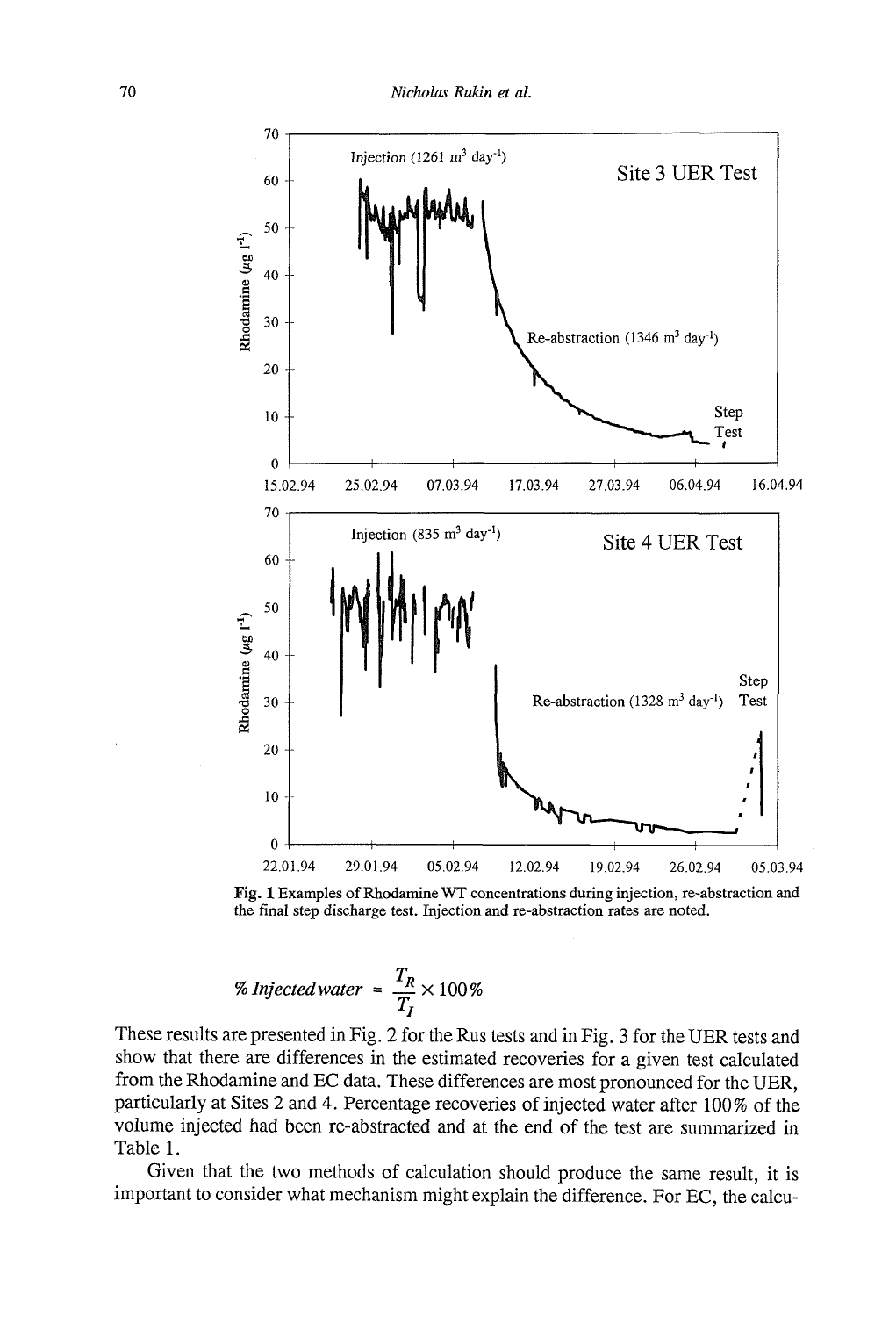

**Fig.** 2 Comparison of recovery of injected water for the Rus tests.



Volume Reabstracted as a % of Total Volume Injected

**Fig.** 3 Comparison of recovery of injected water for the UER tests.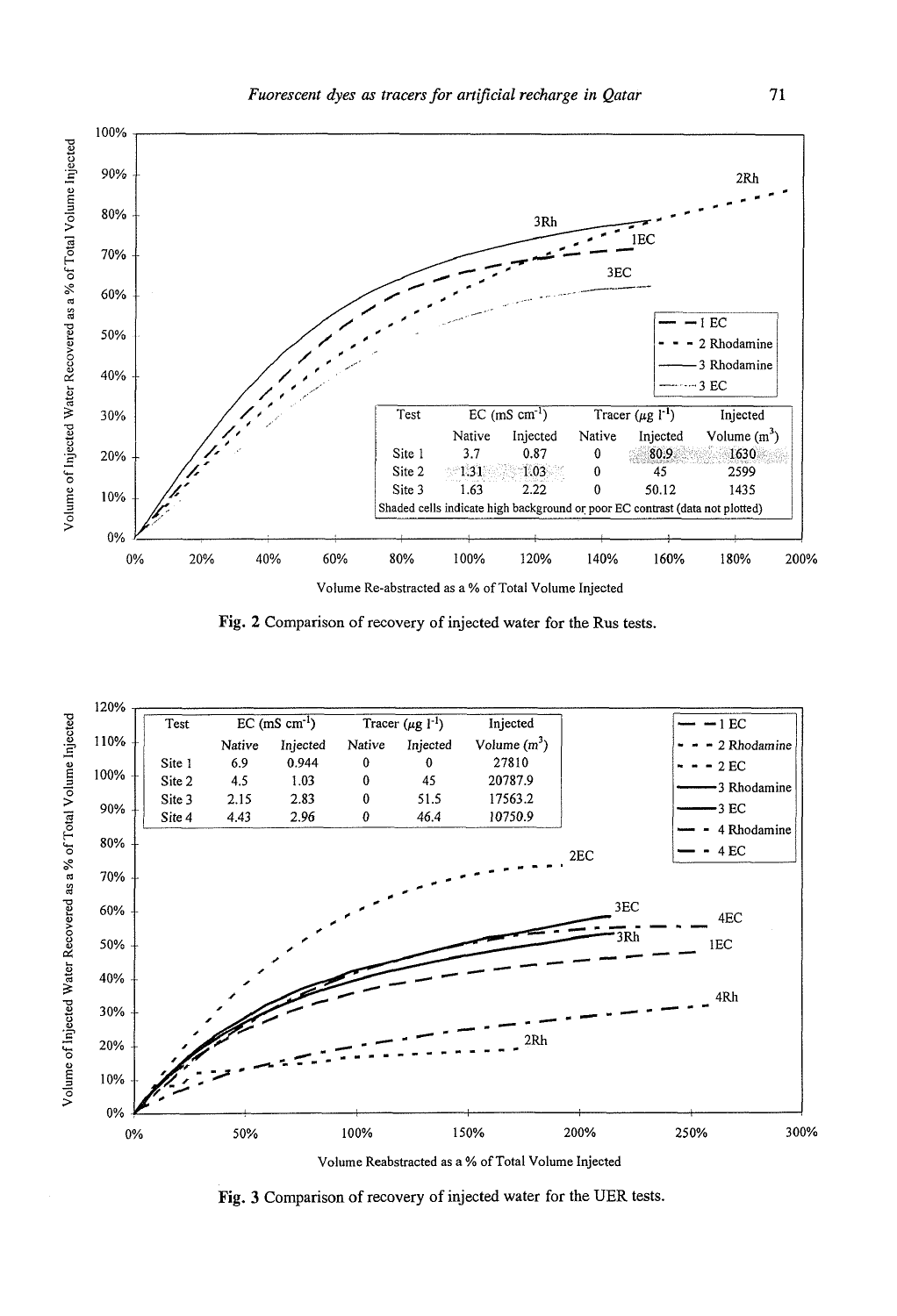| Site                                       | Overall recovery efficiency <sup>1</sup> |                      | Recovery at end of test <sup>2</sup> |                      |                          |
|--------------------------------------------|------------------------------------------|----------------------|--------------------------------------|----------------------|--------------------------|
|                                            | Rhodamine                                | EC.                  | Rhodamine                            | EC                   | Total <sup>3</sup>       |
| Rus tests                                  |                                          |                      |                                      |                      |                          |
| $\mathbf{1}$<br>$\boldsymbol{2}$<br>3      | 63<br>70                                 | 66<br>37<br>55       | 87<br>79                             | 72<br>45<br>63       | 150<br>198<br>154        |
| <b>UER</b> tests                           |                                          |                      |                                      |                      |                          |
| $\mathbf{1}$<br>$\boldsymbol{2}$<br>3<br>4 | 17<br>40<br>20                           | 36<br>60<br>43<br>42 | 21<br>53<br>32                       | 48<br>74<br>59<br>56 | 255<br>192<br>215<br>258 |

**Table 1** Calculated percentage overall recovery of injected water from Rhodamine WT and EC data.

<sup>1</sup>Overall recovery efficiency is defined as that volume of injected water recovered when the volume of re-abstracted water is equal to that injected and expressed as a percentage of the volume injected. <sup>2</sup>Recovery at end of test is defined as that volume of injected water recovered at the end of the test and

expressed as a percentage of the volume injected. <sup>3</sup>Total is the total volume reabstracted as a percentage of the volume injected.

lations of apparent recovery presented on Figs 2 and 3 use a native EC equal to that at the end of the constant rate test. Variations in the EC of the native groundwater during the re-abstraction test will clearly affect these estimates and it is known that, the EC of the pumped native water increased during the pre-injection step discharge and constant rate tests. At Site 2 the EC of the pumped native water increased from about 2500 to 4500  $\mu$ S cm<sup>-1</sup> and at Site 4 an increase from about 2600 to 4300  $\mu$ S cm<sup>-1</sup> was observed. Furthermore, during these tests the EC fell after short breaks in pumping and then rose again implying that this increase in EC with pumping is repeatable. A much smaller increase in EC of 1950 to 2150  $\mu$ S cm<sup>-1</sup> was seen during pumping at Site 3 and little change occurred following periods without abstraction. The large changes in EC with pumping cast some doubt on the validity of the recoveries calculated assuming a constant EC for the native water.

To examine the compatibility of the Rhodamine and EC results during re-abstraction, it has been assumed that the percentages of injected water calculated from Rhodamine data are correct. The EC of the native UER groundwater has then been estimated using the formula:

$$
EC_{Naitive} = \frac{(EC_{Re-abstracted} \times 100) - (EC_{Injected} \times \%_{Injected})}{(100 - \%_{Injected})}
$$

where:

| $EC_{Native}$                         | $=$ | calculated EC of background groundwater at each time during re-     |
|---------------------------------------|-----|---------------------------------------------------------------------|
|                                       |     | abstraction;                                                        |
| $EC_{Re-abstracted}$                  | $=$ | measured EC of pumped groundwater at each time during re-abstrac-   |
|                                       |     | tion:                                                               |
|                                       | $=$ | measured EC of injected groundwater; and                            |
| $\frac{EC_{Injected}}{\%_{Injected}}$ | $=$ | percentage of injected water in re-abstracted water calculated from |
|                                       |     | Rhodamine data.                                                     |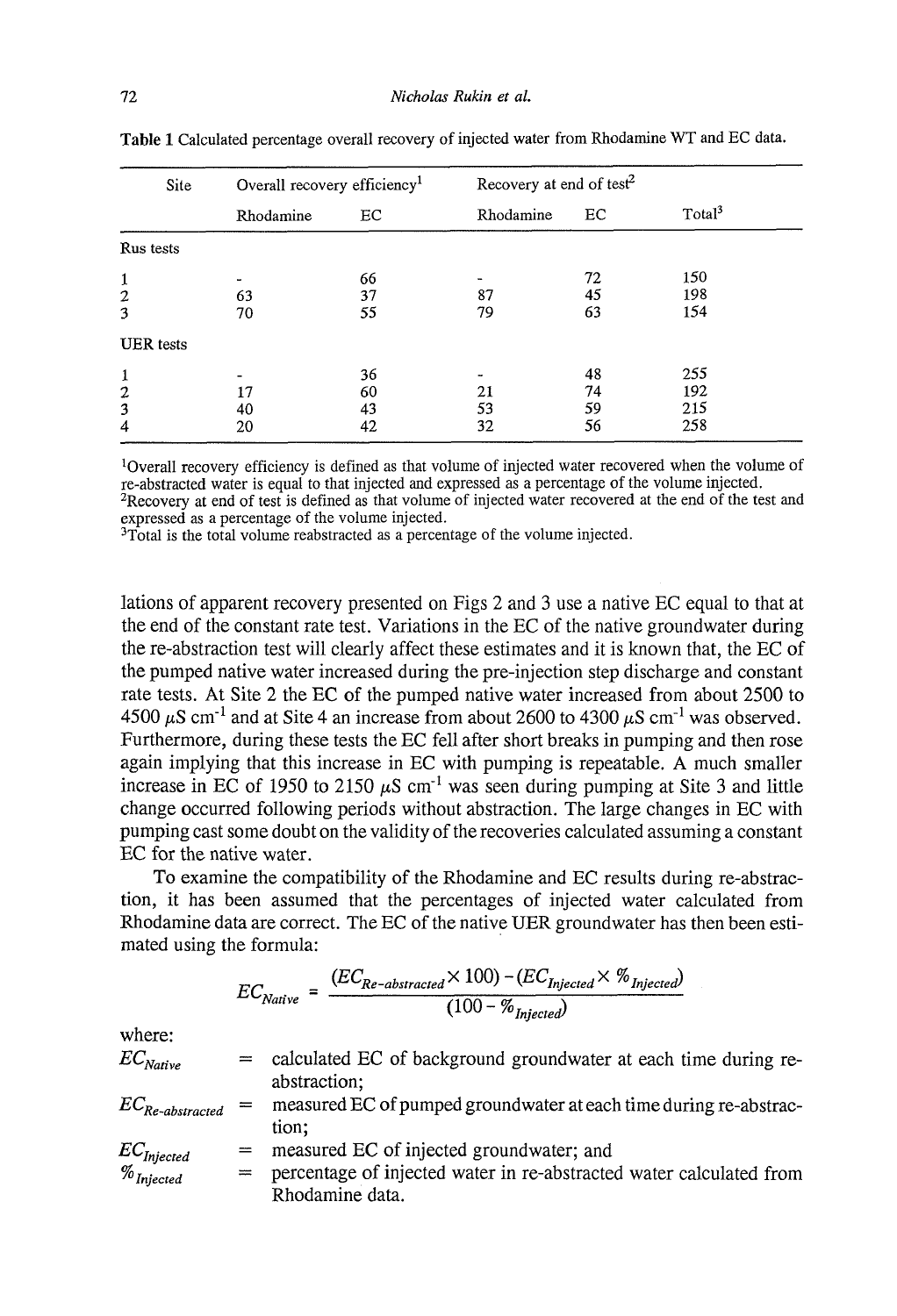Estimated native UER groundwater EC during re-abstraction calculated by this formula can be compared, at times of equal cumulative abstraction, to those observed during the initial step discharge and constant rate test. Fig. 4 shows that there is good agreement between the measured and predicted variation in EC with pumping for Sites 3 and 4. That is, the EC of native UER groundwater appears to have increased the same way in both constant rate tests and re-abstraction tests. This suggests that the disparities in estimated recovery rates calculated from Rhodamine and EC data shown on Figs 2 and 3 are largely due to the changing EC of native groundwater not allowed for in the calculations. At Site 2, there is still some difference between measured and predicted EC. This may be due to a pumping rate control on upward flow of more saline water at this site (the constant rate discharge rate was significantly greater than that used during the injection/re-abstraction test) affecting the native EC or, less probably, some extraneous effect on the Rhodamine data. If the EC of the native groundwater had increased in the same way as in the constant rate tests, then the change in EC of the total volume re-abstracted indicates a recovery rate between that of Sites 3 and 4.

It should be noted that at Site 1 where no tracer data are available the EC of the pumped water increased during the step discharge and constant rate test. Thus, although there was a large contrast in EC between the injected water and native groundwater, an increase in the EC of the native groundwater during re-abstraction is probable: this implies that the recovery estimates for this site will be slightly high.

The above discussion leads to the conclusion that the recovery characteristics calculated from Rhodamine data are more reliable than those calculated from EC data.



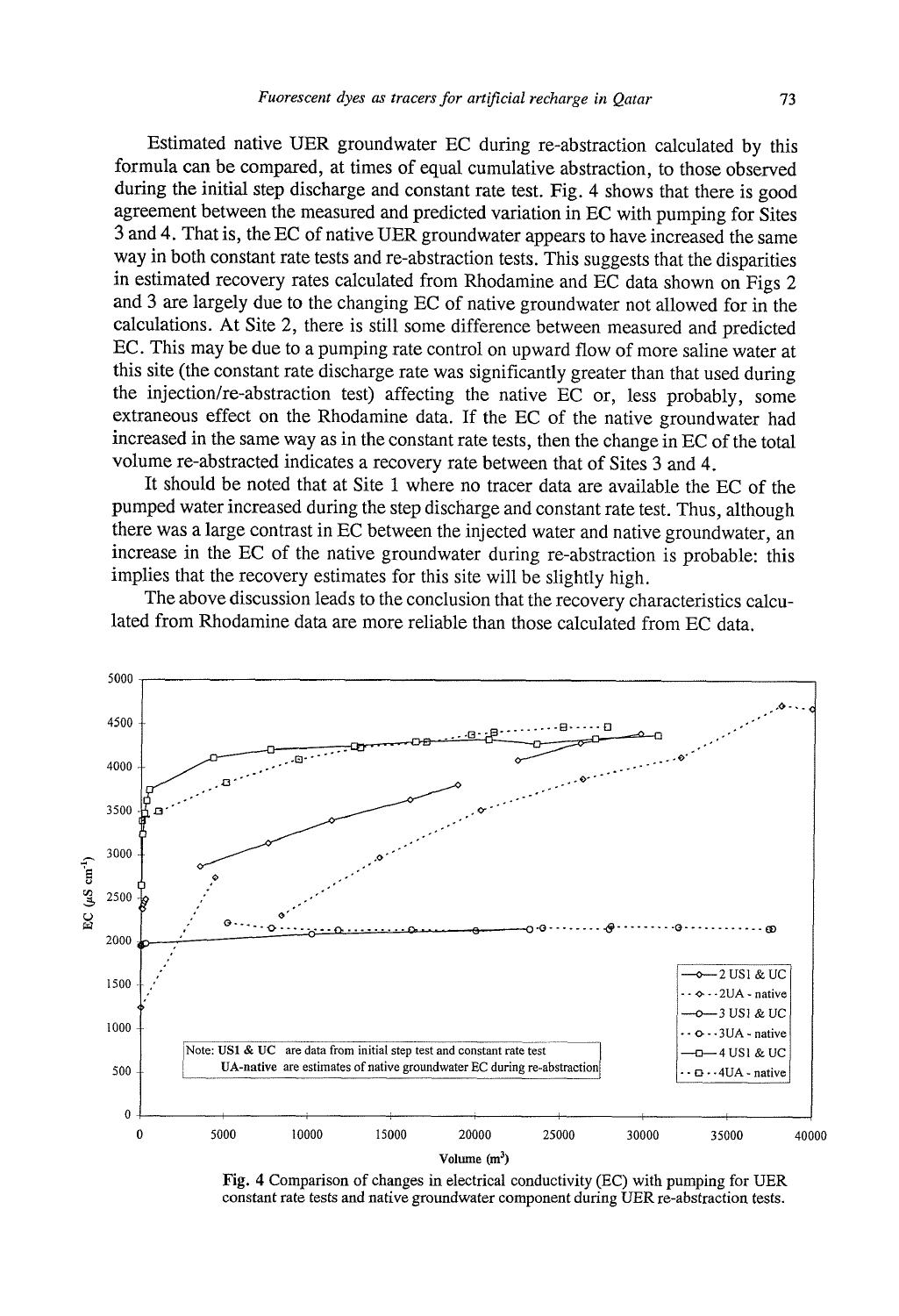# **Final step discharge test**

At Sites 3 and 4 Rhodamine concentrations were measured in discrete samples of pumped discharge during the final step discharge test. These tests were carried out one day after the end of the re-abstraction test (see Fig. 1). At Site 3, Rhodamine levels were similar in the step discharge test to those at the end of re-abstraction. However, at Site 4, Rhodamine levels were much higher during the step discharge test than during the last 14 days of the re-abstraction test. This indicates that up to 50% of injection water was available to the pumped well, despite the continued decrease in the proportion of injected water during the re-abstraction test. This in turn may suggest that the hydrogeological system exhibits dual porosity behaviour with rapid flushing of injected water from the fissures and slower release from the matrix.

#### **Tracer breakthrough at observation wells**

There was a marked difference in Rhodamine breakthrough in the observation wells between the Rus and UER. This was most apparent at Site 2, where, for the Rus, Rhodamine concentrations increased rapidly and uniformly with direction and depth to 100 % of the injected concentration, whereas for the UER, less than 1.5% breakthrough was observed erratically and with significant depth variations (see Fig. 5). The observation borehole data indicate that in the Rus at Site 2, flow is distributed evenly through the aquifer thickness and borehole length. Conversely, the majority of the flow in the UER at this site is probably by a few discrete fissures which influence only a small part of the observation borehole length; a likely feature of a dual porosity aquifer.

# **MODELLING**

The analysis of data collected from the four sites indicated that the hydrogeological behaviour of the groundwater system was highly complex with solute transport in a multi-layered, dual porosity aquifer. Available analytical solutions were inadequate to allow validation of the conceptual model developed and it was therefore necessary to apply numerical techniques to model the injection/re-abstraction tests at each site. Many of the simpler solute transport models available were also inadequate, but the SWIFT III finite difference code (Reeves *et al.*, 1986), proved suitable. Radial coordinates were adopted to allow incorporation of geological changes with depth and had the added benefit of faster computational time.

Model input parameters were adjusted until agreement was achieved between measured results and model output. In this way the SWIFT site models were used to refine estimates of the hydraulic and dispersive characteristics of the aquifers. As noted above, the natural variation in EC of groundwater at most of the sites complicated the analysis of recovery using EC data. As a result, the model output of most interest was the comparison of simulated and measured Rhodamine concentrations during re-abstraction.

Figure 6 presents best fit simulated and measured Rhodamine levels for the Rus at Site 3. There is a good fit for the Rhodamine concentration in both the pumped discharge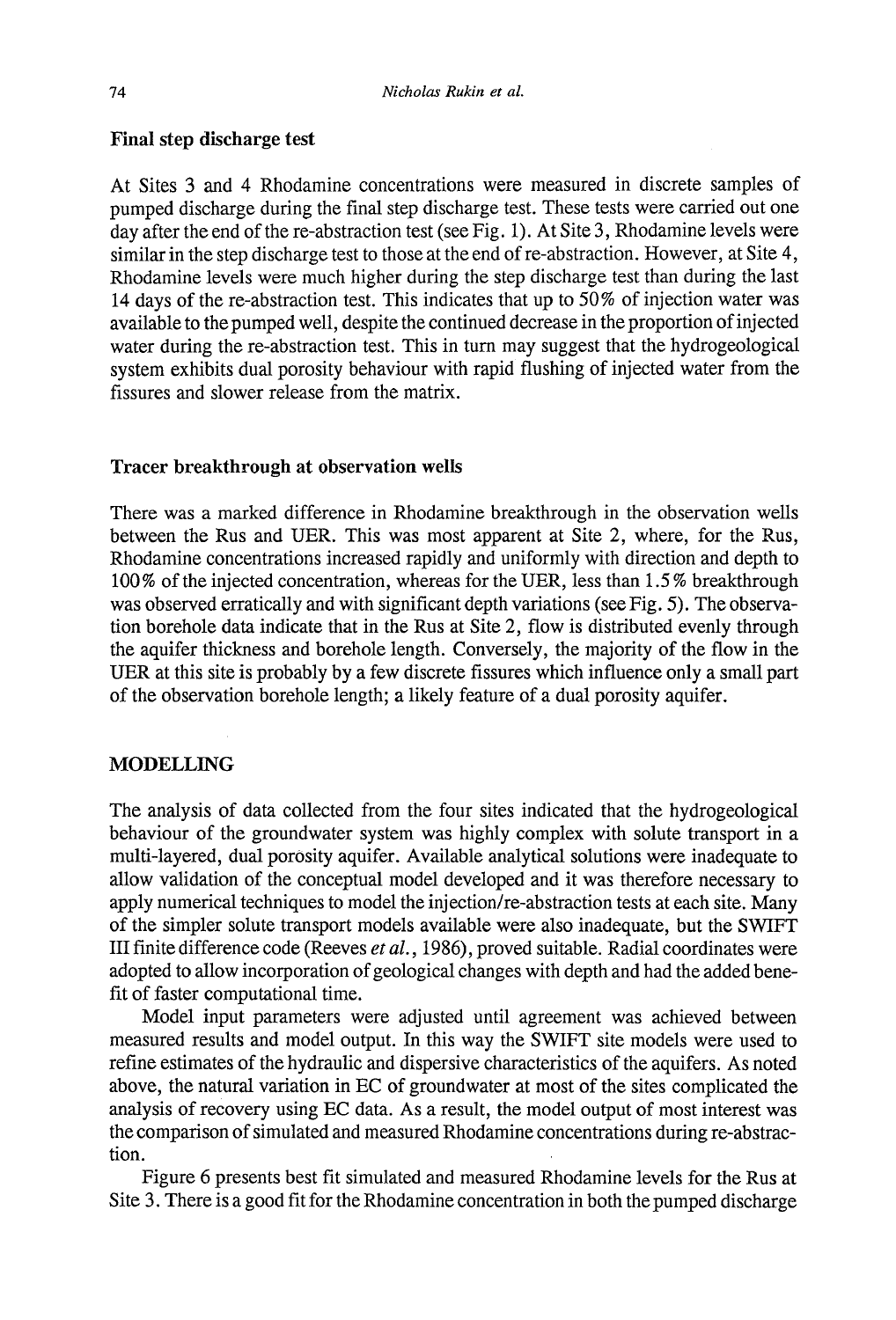

**Fig.** 5 Examples of Rhodamine WT concentrations in observation wells during injection and re-abstraction for the Rus and UER tests at Site 2.

and observation wells. For the UER at this site (Fig. 7), there is a good fit for the pumped discharge, but a relatively poor fit for the observation well data. However, it is interesting to note that the levels of Rhodamine detected in the observation wells during the UER injection test are between those simulated for the fractures and those for the matrix of the dual porosity system.

Effective porosities and dispersivities determined by simulating the Rhodamine concentrations in the site models were incorporated into regional models. The regional models were then used to examine the feasibility of a number of large scale and longer duration injection (artificial recharge) and re-abstraction scenarios with different well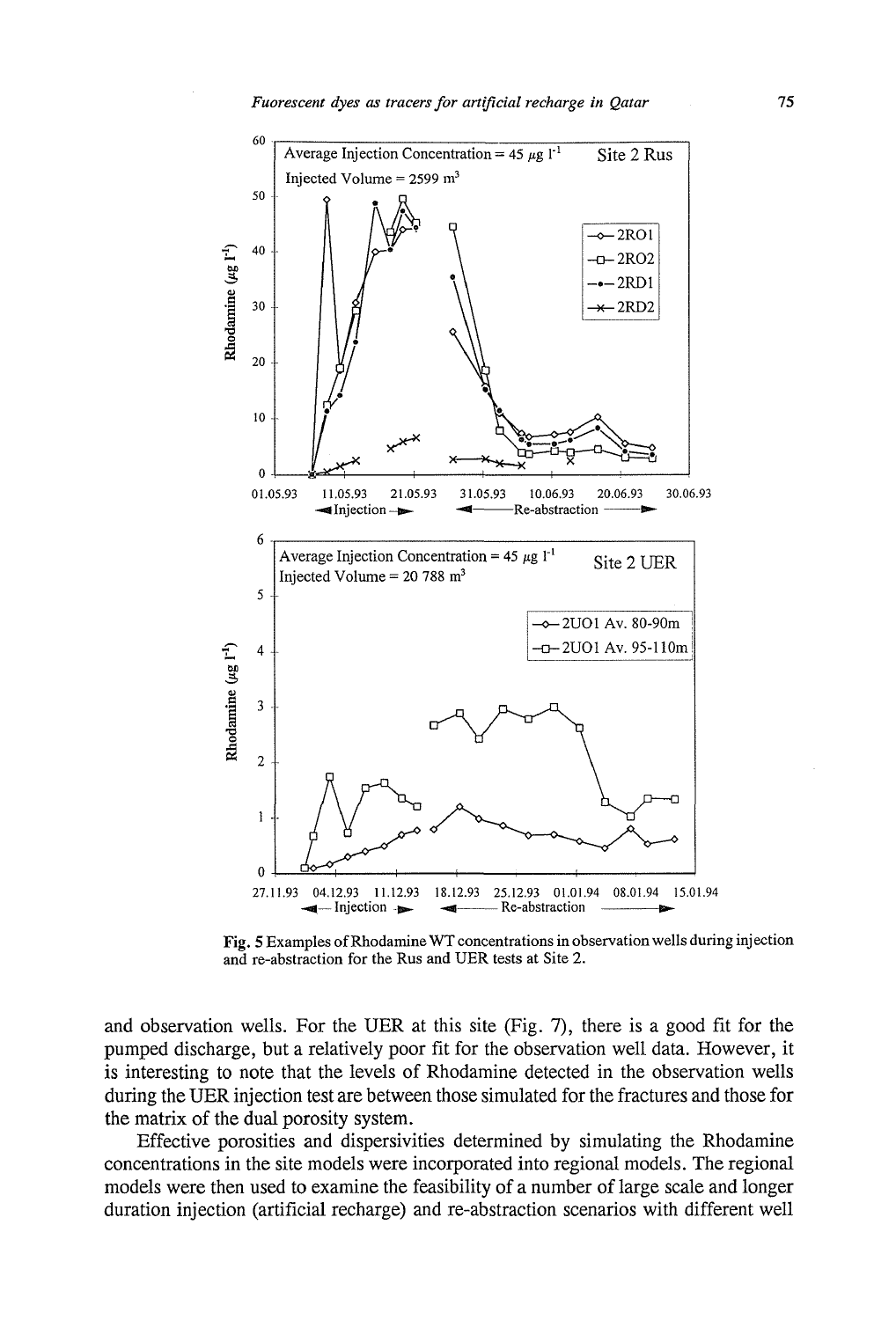

Fig. 6 Comparison of field and modelled Rhodamine WT concentrations for the Rus injection and re-abstraction tests at Site 3. Observation wells 3RD1 and 3R01 are 10 m from the pump well.



Fig. 7 Comparison of field and modelled Rhodamine WT concentrations for the UER injection and re-abstraction tests at Site 3. Note that a dual porosity configuration is used and that the concentrations of Rhodamine WT approximate to the modelled concentrations 5-10 cm into the matrix blocks.

76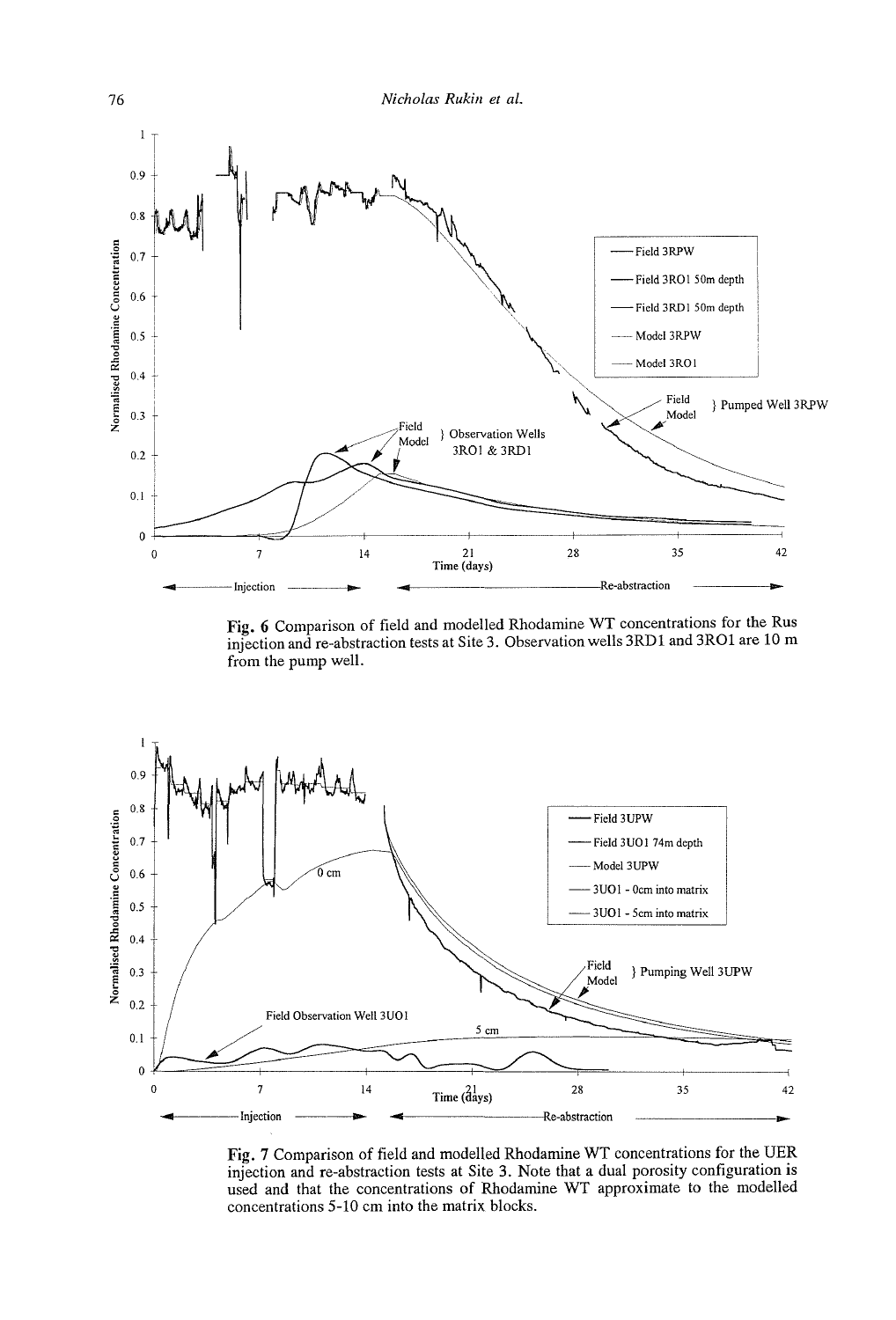

Fig. 8 Example of output from a large scale model. The grid is 15 km by 40 km and changes are shown in water level and electrical conductivity (EC) resulting from 10 years continuous injection at eight well fields. Note EC gradient from west to east simulating the natural deterioration in water quality towards the coast. Tracers were used to determine dispersivity and effective porosity which were then incorporated into large scale models to test the feasibility of artificial recharge.